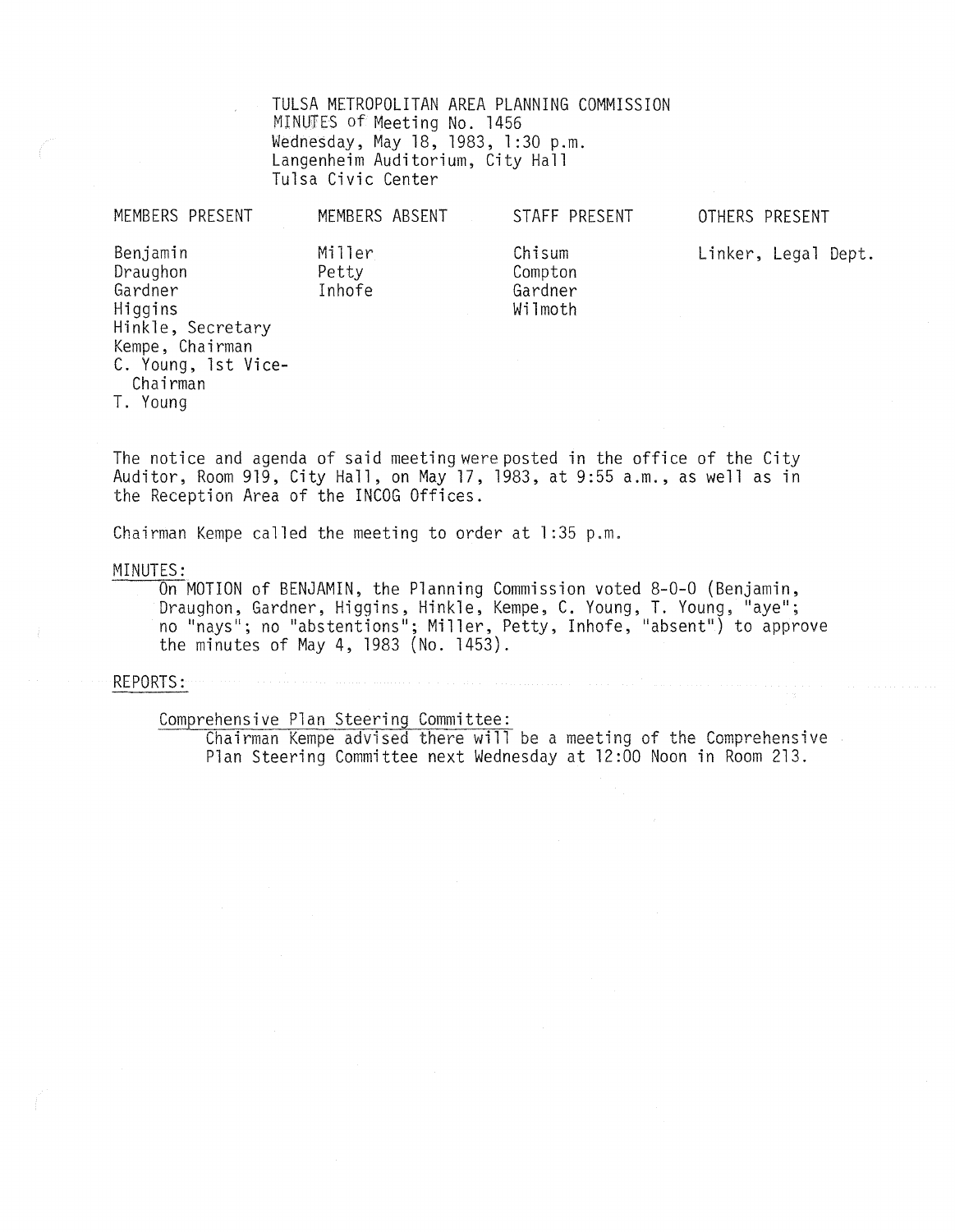## CONTINUED ZONING PUBLIC HEARING:

Application No. PUD #323 Present Zoning: (RE) Applicant: Anderson<br>Location: South of South of Coyote Trail, between 241st and 257th West Avenue

Date of Application: March 31, 1983 Date of Hearing: Size of Tract: May 18, 1983 12.2894 acres

Presentation to TMAPC by: David Anderson Address: Route 2, Box 410 - Sand Springs - 74063 Phone: 363-7674

Staff Recommendation:

Planned Unit Development No. 323 is located 1/4 mile west of the southwest corner of Coyote Trail and Dip Creek Road. It is approximately 12 acres in size, partially wooded and zoned RE. The applicant is now requesting PUD Supplemental Zoning to allow 20 mobile home units to be placed on the subject tract.

The Staff has some concern about the accessibility that each lot has for locating a mobile home unit on it; however, we have made a revised Site Plan based upon the applicant's submission. Given this revised Site Plan and the Text provided, the Staff can recommend APPROVAL of PUD #323, subject to the following conditions:

- (1) That the applicant's revised Outline Development Plan be made a condition of approval as being representative of the proposed development.
- (2) Development Standards:

Area: Permitted Uses:

12.289 acres Mobile Home Dewllings and Accessory Uses on; spaces 1 thru 14 and spaces 16 thru 21.

Space 15 is reserved for open space, garden area, recreation, possible future rural fire station uses and maintenance, storage building for mobile home park use only.

20 units

12,000 sq. ft. 2 paved spaces per unit l-story

Minimum Livability Area per Mobile Home Space: Minimum Off-Street Parking: Maximum Building Height: Minimum Building Setbacks: From centerline of Coyote Trail: from Private Drive: rear yard. Separation Between Units: One side yard; other side yard.

Maximum Number of Units:

20 feet 10 feet 25 feet 5 feet

85 feet

20 feet

5. 18.83: 1456 (2)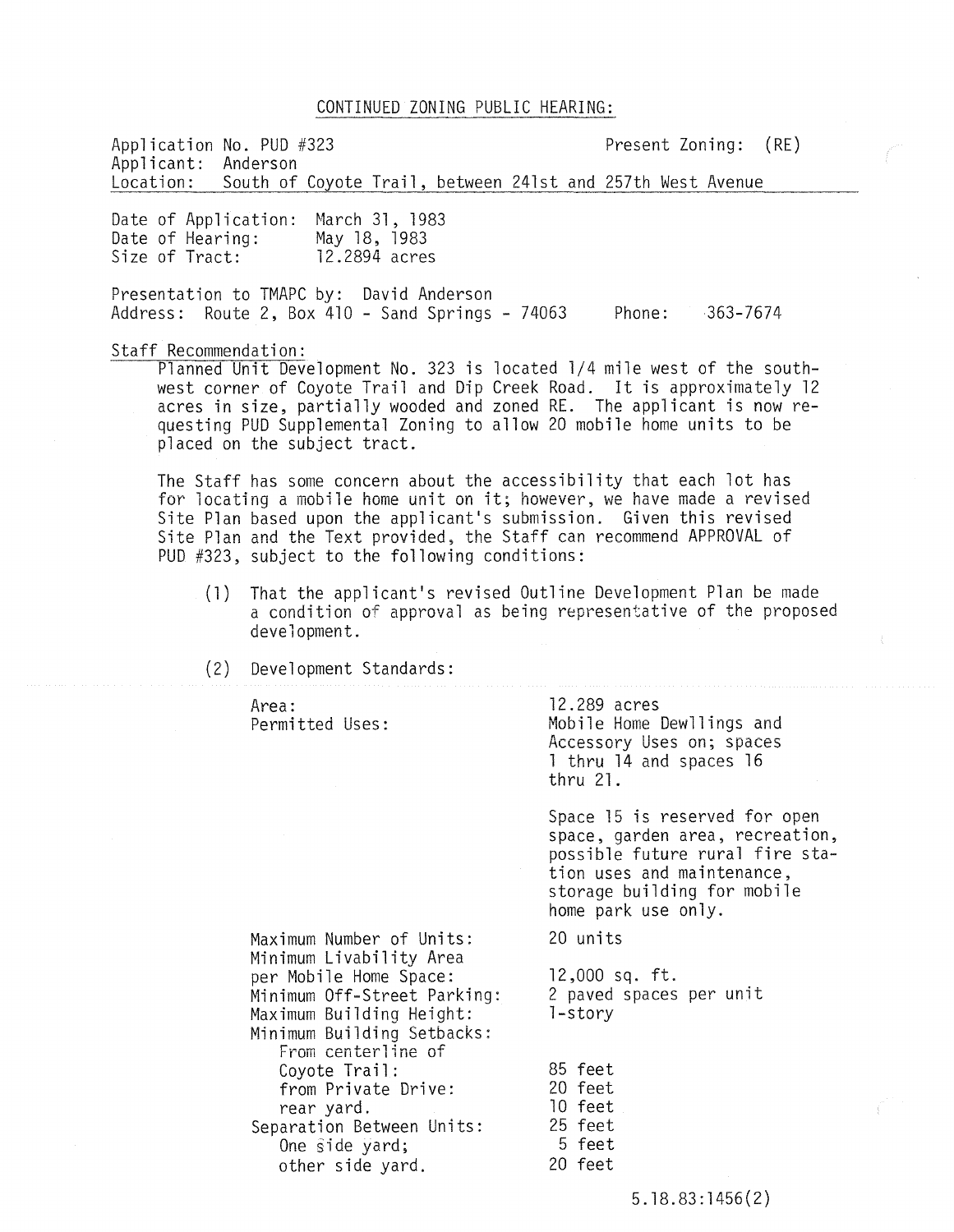- (3) That internal streets shall be 24 feet in width and paved with an all-weather dust-free surface.
- (4) That all mobile home units shall be completely skirted with materials that are architecturally compatible with the unit being skirted and installed in a manner that the unit appears to be placed on-grade.
- (5) That tie-down facilities shall be incorporated into concrete anchors so that guy lines can be installed under each mobile home at sufficient intervals to prevent upheaval of the unit during strong winds and storms.
- (6) That common park/recreation facilities (which may include trails, playgrounds, community buildings and tot-lots) shall be provided. The area of these facilities shall not be less than 6% of the gross area of tract and located within Lot 13, Block 1.
- (7) That the mobile home space shall have a minimum of 100 square feet of paved outdoor living area (patio).
- (8) That each mobile home space shall have an enclosed storage accessory building to not less than 36 square feet, but no greater than 100 square feet.
- (9) That one sign, not to exceed four feet in height, eight feet in length and 24 square feet in display surface area may be located along the north perimeter between the entrances to the park.
- (10) That a Detail Site Plan, including space and unit configuration and street alignments shall be submitted to and approved by the TMAPC, prior to the issuance of a building permit.
- (11) That no building permit shall be issued until the requirements of Section 260 of the Zoning Code have been satisfied, including the incorporation within the restrictive covenants the PUD conditions of approval. making the County of Tulsa beneficiary to said covenants.

Applicant's Comments:

Mr. David Anderson agrees with the drawing revised by the Staff and the Staff Recommendation. He appreciated all the help he received from the Staff.

## Protestants: None.

TMAPC Action: 8 members present.<br>On MOTION of HIGGINS, the Planning Commission voted 8-0-0 (Benjamin, Draughon, Gardner, Higgins, Hinkle, Kempe, C. Young, T. Young, "aye"; no "nays"; no "abstentions"; Miller, Petty, Inhofe, "absent") to recommend to the Board of County Commissioners that the following described property be approved for Planned Unit Development, subject to the conditions set out in the Staff Recommendation.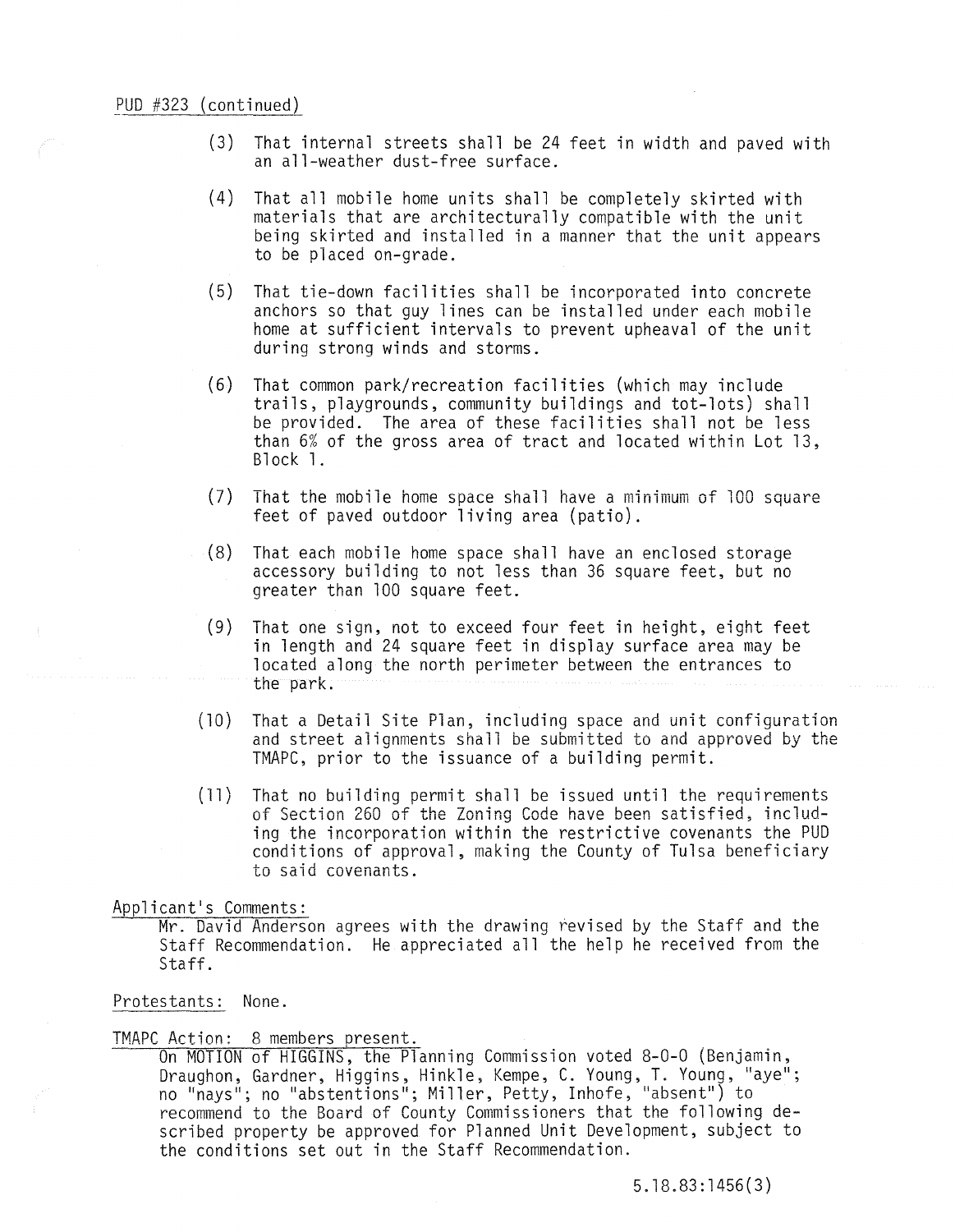# PUD #323 (continued)

Beginning at the Southeast corner of said Section 29; thence North beginning as one estendast corner or said eccerent by, enemies not centerline of Coyote Trail; thence North 84<sup>0</sup>29'26" West 615.85'; thence on a curve to the right, having a radius of 667.78' a distance of 521.73'; thence North 39<sup>0</sup>43'32" West 417.64'; thence South  $0^\circ$ 01'38" West along the West line of said SE/4, SE/4 867.96'; thence ~outh 89 *59'4b"* tast along the ~outh Ilne ot sald Sectlon L~ 1,329.76 ' to the point of beginning, containing 12.2894 acres, in Section 29, Township 19 North, Range 20 East.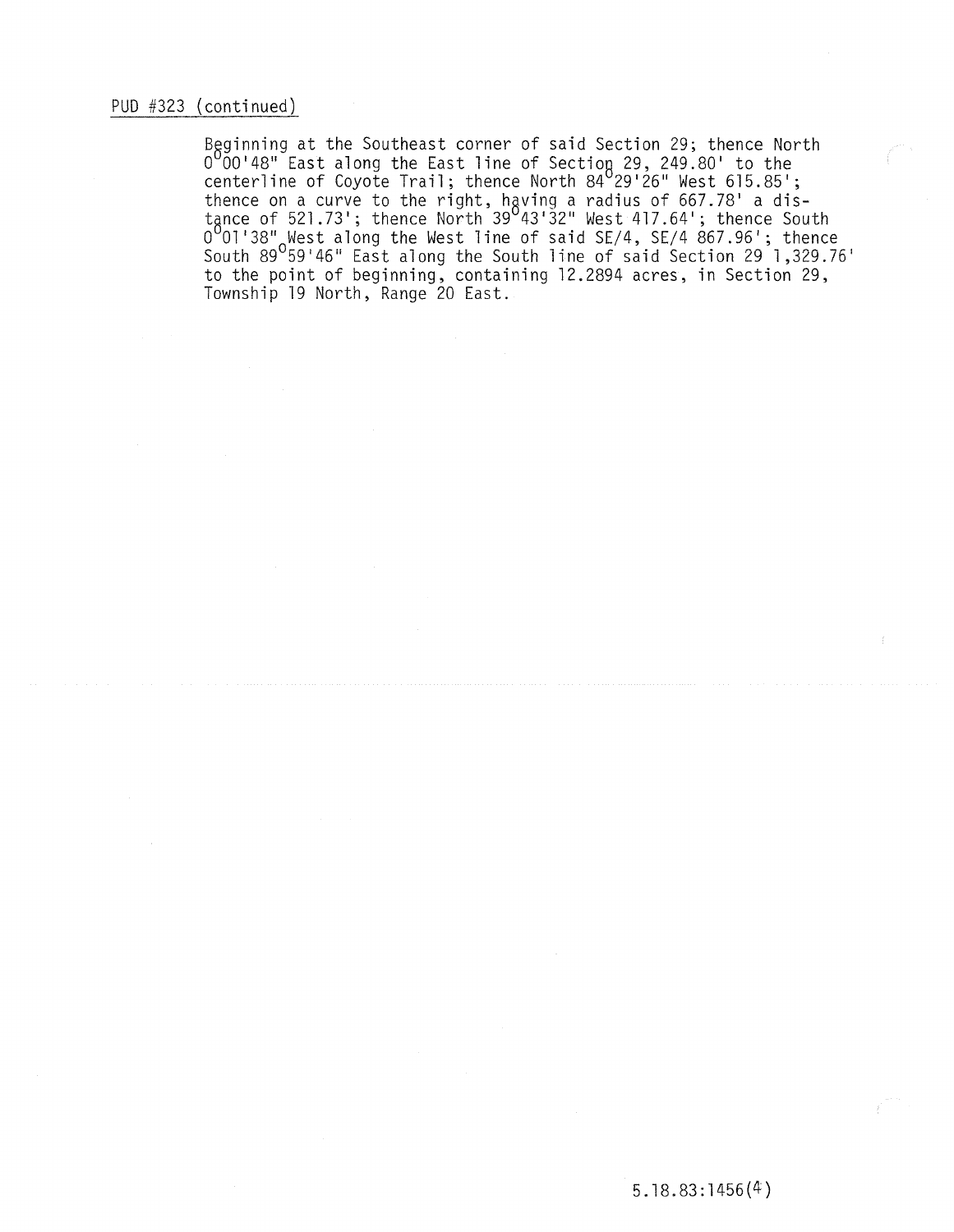Application No. Z-5823 Applicant: Moskowitz (Arnold) Location: NW corner of 91st Street and Yale Avenue

Date of Application: March 28, 1983 Date of Hearing: Size of Tract: May 18, 1983 9.49 acres

Presentation to TMAPC by: Frank Moskowitz Address: 3530 East 31st Street, Suite 100

Phone: 743-7781

Present Zoning: RS-3, CS

Proposed Zoning: CS

Staff Recommendation:

Relationship to the Comprehensive Plan: Z-5823

The District 18 Plan, a part of the Comprehensive Plan for the Tulsa Metropolitan Area, designates the subject property Medium Intensity No Specific Land Use.

According to the "Matrix Illustrating District Plan Map Categories Relationship to Zoning Districts", the requested CS District is in accordance with the Plan Map.

## Staff Recommendation:

Site Analysis -- The subject tract is approximately 9-1/2 acres in size and located at the northwest corner of 91st Street and South Yale Avenue. It is partially wooded, gently sloping, contains a single-family residence that appears to be unoccupied, and is zoned part RS-3 and part CS.

Surrounding Area Analysis -- The tract is abutted on the north by a single-family neighborhood zoned a combination of RS-3 and RD, on the east by vacant land zoned CS, on the south by vacant land zoned a combination of CS and RM-2, and on the west by mostly vacant land with two single-family structures zoned RS-3.

Zoning and BOA Historical Summary -- Previous zoning actions have established medium intensity nodes at the other three corners of the intersection. In addition, CS zoning was approved on a portion of this tract in a previous case, less and except the north 100', which was zoned RD as a buffer to the single-family located to the north.

Conclusion -- Since the requested zoning is within the standard node, the Staff would recommend APPROVAL of the CS, except the north 140 feet to remain RS-3, consistent with the depth of the single-family lot to the west.

## Applicant's Comments:

Mr. Frank Moskowitz explained that Mrs. Ann Donovan, who is an abutting property owner to the west, has given her approval of this request. He also talked with Mrs. Westby, the protestant who requested continuance, and Mrs. Westby is not going to protest this application or the PUD to be presented by Mr. Charles Norman (PUD #321). Mr. Moskowitz explained that the Staff does not want any traffic going to the north, which would be the 140' along the street to the north. He has agreed there will not be a street installed there and all of the traffic would have access to 91st Street and to Yale Avenue. There will be a PUD filed which will 5.18.83:1456(5)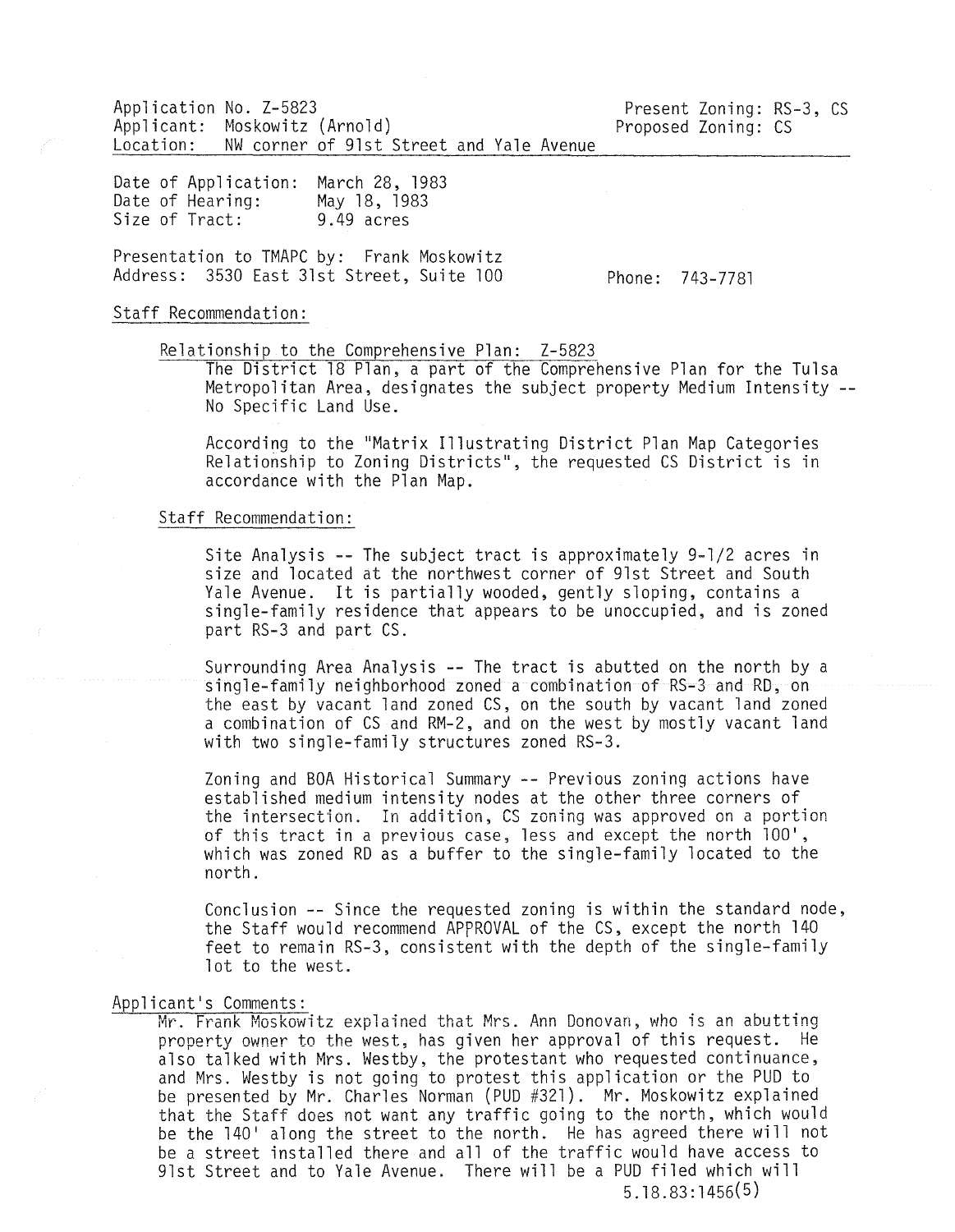take into consideration the RS-3, so the buildings can be moved. This will protect the people on the sides.

This case was approved for early transmittal during the May 11, 1983, meeting.

Protestants: None.

TMAPC Action: 8 members present.<br>On MOTION of HIGGINS, the Planning Commission voted 8-0-0 (Benjamin, Draughon, Gardner, Higgins, Hinkle, Kempe, C. Young, T. Young, "aye"; no "nays"; no "abstentions"; Miller, Petty, Inhofe, "absent") to recommend to the Board of City Commissioners that the following described property be rezoned CS, LESS and EXCEPT the north 140 feet to remain RS-3, consistent with the depth of the single-family lot to the west:

> LEGAL DESCRIPTION PER PLANNING COMMISSION ACTION A tract of land located in the SE/4 of the SE/4 of Section 16, Township 18 North, Range 13 East of the Indian Base and Meridian, Tulsa County, State of Oklahoma, according to the U. S. Government Survey thereof, more particularly described as follows, to wit: Beginning at the Southeast corner of the SE/4 of said Section 16, Township 18 North, Range 13 East; thence West 660 feet; thence North 495 feet; thence East 330 feet; thence South 55 feet; thence East 198 feet; thence South 110 feet; thence East 132 feet; thence South 330 feet, to the Point of Beginning.

> > LEGAL DESCRIPTION PER NOTICE

SE/4 of the SE/4 of the SE/4, LESS and EXCEPT the West 165' of the North 140', Section 16, Township 18 North, Range 13 East, Tulsa County, Oklahoma.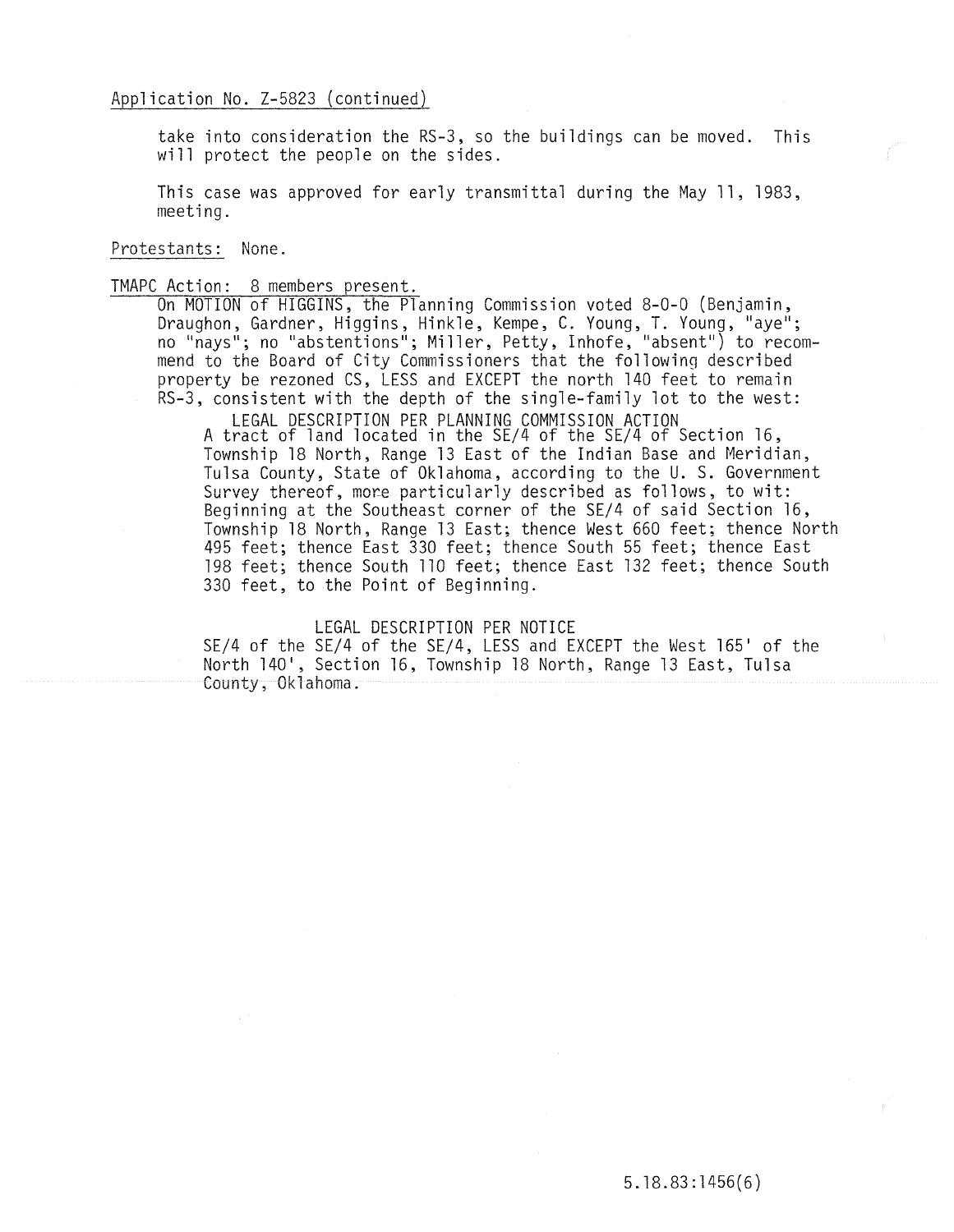Application No. PUD #321 Present Zoning: (RD) Applicant: Norman (Rhodessa Development Company)<br>Location: North and West of East 91st Street and North and West of East 91st Street and South Yale Avenue

Date of Application: March 31,1983 Date of Hearing: Size of Tract: May 18, 1983 10 acres

Presentation to TMAPC by: Charles Norman Address: 909 Kennedy Building - 74103

Phone: 583-7571

### Staff Recommendation

Planned Unit Development No. 321 is located 1/4 mile west of the intersection of 89th Street and South Yale Avenue. It is 10 acres in size, vacant, zoned RD and the applicant is requesting PUD Supplement Zoning to allow duplex dwelling units on separate lots.

The Staff has reviewed the Outline Development Plan and find that the proposal is; (a) consistent with the Comprehensive Plan; (b) in harmony with the existing and expected development of the area; (c) a unified treatment of the development possibilities of the site; (d) designed in a manner that provides proper accessibility, circulation and functional relationships of uses; and (e) consistent with the stated purposes and standards of the PUD Chapter of the Zoning Code.

Therefore, the Staff recommends APPROVAL of PUD #321, subject to the following conditions:

- (1) That the applicant's Outline Development Plan be made a condition of approval.
- (2) Development Standards:

Land Area:

Permitted Uses:

304,920 square feet

Duplex dwelling units with each unit located on a separate lot and related customary accessory uses.

Maximum Number of Dwelling Units: **Maximum Bui1ding Height:** 

Minimum Building Setbacks:

Front Yard: Side Yards:

Rear Yard:

Minimum Lot Area:

one side other side

From 98th East Avenue: From 88th East Avenue:

Between Buildings:

Minimum Livability Space:

35 feet

20 feet

0 feet 5 feet 20 feet

48 units

20 feet 20 feet

12 feet

3,800 square feet 2,000 square feet

5.18.83:1456(7)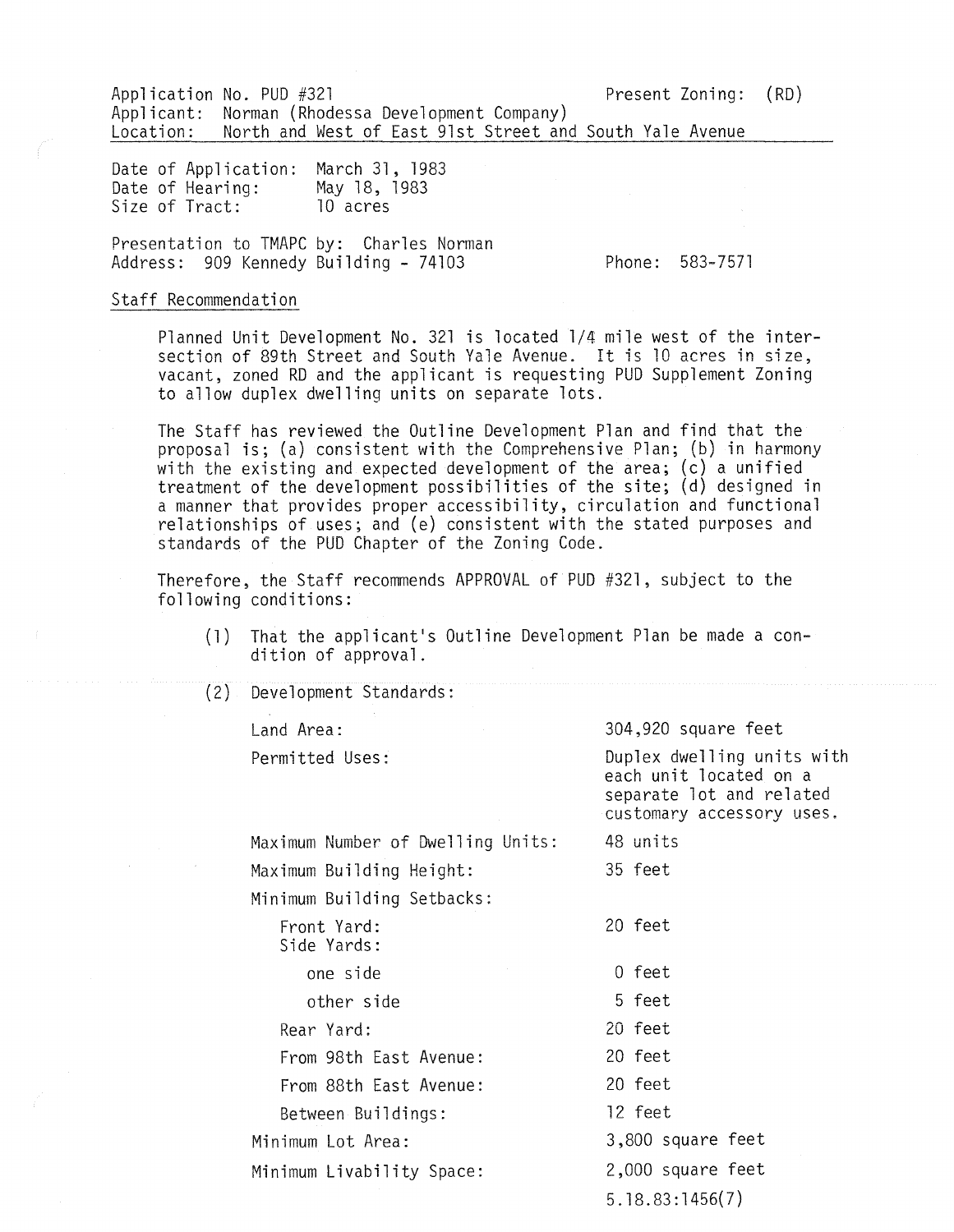Minimum Off-Street Parking: 2 spaces/unit

- (3) That the approval of the Final Plat shall meet the requirements of a Detailed Site Plan.
- (4) That a Homeowner's Association be formed for the maintenance of all common areas including private alleys.
- (5) That no Building Permit shall be issued until the property has satisfied the requirements of Section 260 of the Zoning Code, submitted to and approved by the TMAPC and filed of record in the County Clerk's Office, incorporating within the restrictive covenants the PUD conditions of approval, making the City of Tulsa beneficiary to said covenants.

## Applicant's Comments:

Mr. Charles Norman was present for the applicant and agreed with the Staff Recommendation. This project is different because the buildings are designed in each instance to have the garages opening onto a private alley or accessway. Consequently, it was requested that the front yard be reduced from 25 feet to 20 feet since none of the garages opened to the street. This design gives the architects more flexibility in their approach.

This case was approved for early transmittal during the meeting of May  $11$ , 1983.

## Protestants: None.

TMAPC Action: 8 members present.

On MOTION of HIGGINS, the Planning Commission voted 8-0-0 (Benjamin, Draughon, Gardner, Higgins, Hinkle, Kempe, C. Young, T. Young, "aye"; no "nays"; no "abstentions"; Miller, Petty, Inhofe, "absent") to recommend to the Board of City Commissioners that the following described property be approved for Planned Unit Development, subject to the conditions set out in the Staff Recommendation:

The West-Half of the Northwest Quarter of the Southeast Quarter of the Southeast Quarter and the West-Half of the East-Half of the Northwest Quarter of the Southeast Quarter of the Southeast Quarter  $\overline{S}$  Cof Section Sixteen (16), Township Eighteen (18) North, Range Thirteen (13) East of the Indian Base and Meridian, Tulsa County, Oklahoma.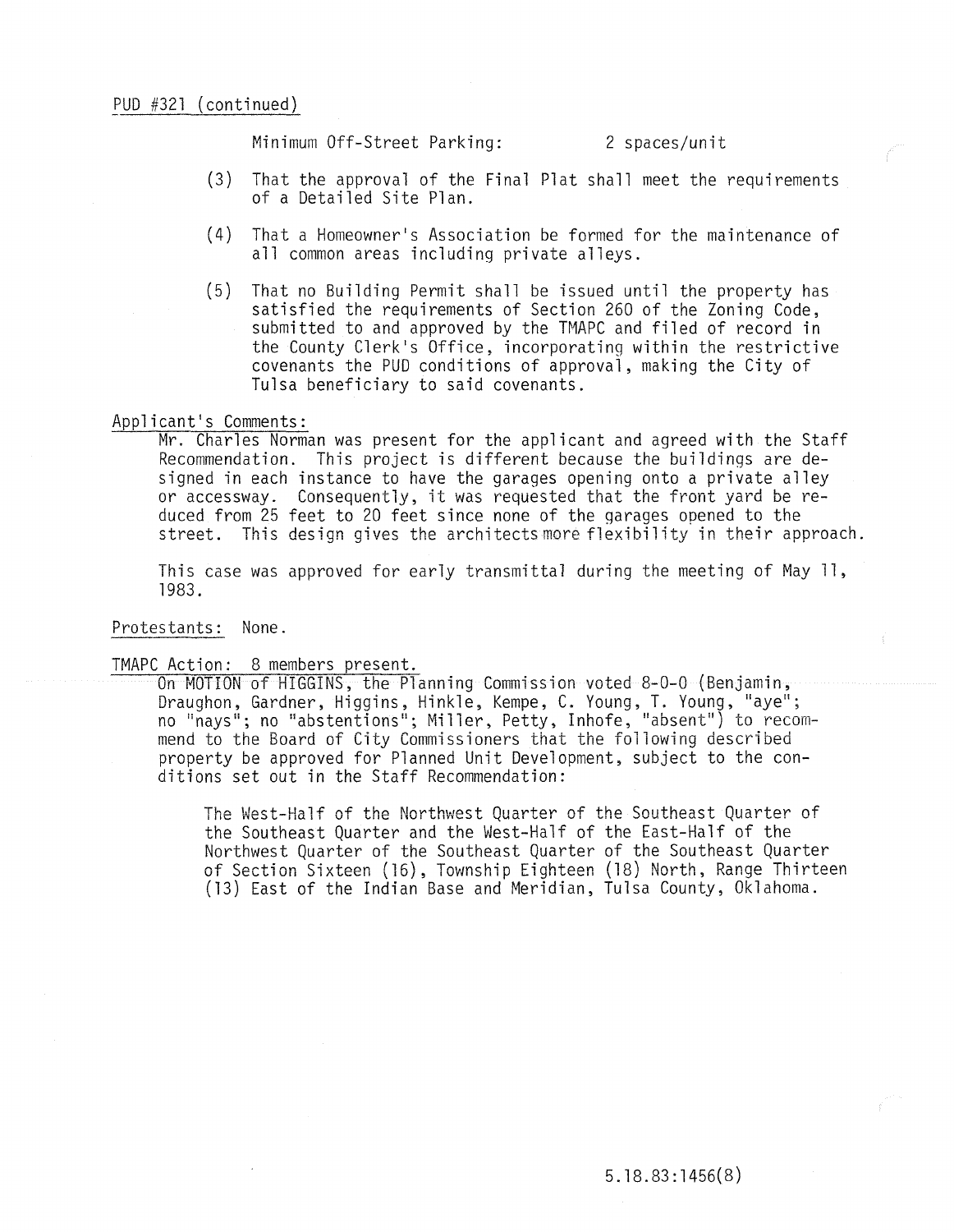### For Preliminary **Approval:**

Red Oak Bluff (PUD #321) (1683) 89th Street and South Urbana Avenue (RD)

The Staff presented the plat with the applicant represented by Charles Norman.

This plat already has a preliminary approval, subject to conditions. A copy of the minutes of February 2, 1983 was provided, with the Staff comments as applicable. This plat is being resubmitted because the Board of Adjustment denied the request for variances to permit development on individual lots. A PUD has been filed and is being processed for hearing by the Planning Commission May 11, 1983. The concept has not changed at all and only some minor variations in the lot configurations have been made. The Staff suggests that the T.A.C. review the new layout and make recommendations, but not forward those to the Planning Commission until after the PUD review on May 11, 1983. The next meeting for Land Division items will be May 18, 1983.

The Technical Advisory Committee and Staff recommended approval of the revised Preliminary Plat of Red Oak Bluff, subject to the conditions.

The Staff was concerned about the half-street on 89th Street. It is shown on the plat that the south-half is to be dedicated by separate instrument and there is a condemnation suit pending.

Mr. Charles Norman was present and stated he was unable to locate the street entirely upon the subject property because it stubs in on a half-street basis at two points. The right-of-way will be available before development of the project commences.

On MOTION of T. YOUNG, the Planning Commission voted 8-0-0 (Benjamin, Draughon, Gardner, Higgins, Hinkle, Kempe, C. Young, T. Young, "aye"; no "nays"; no "abstentions"; Miller, Petty, Inhofe, "absent") to approve the Preliminary Plat of Red Oak Bluff Addition, subject to the following conditions:

- 1. All conditions of PUD #321 shall be met prior to release of the final plat, including any applicable provisions in the covenants, or on the face of the plat. Include PUD approval date and references to Sections 1100-1170 of the Zoning Code, in the covenants.
- 2. Covenants should be rewritten to reflect PUD conditions and language for storm drainage as applicable. Copies of revised covenants should be made available to T.A.C. and Staff for review prior to May 18, 1983 Planning Commission meeting.
- 3. If the applicant has not already done so, a coordination meeting should be held to review the building layout and utility services, before release letters are submitted.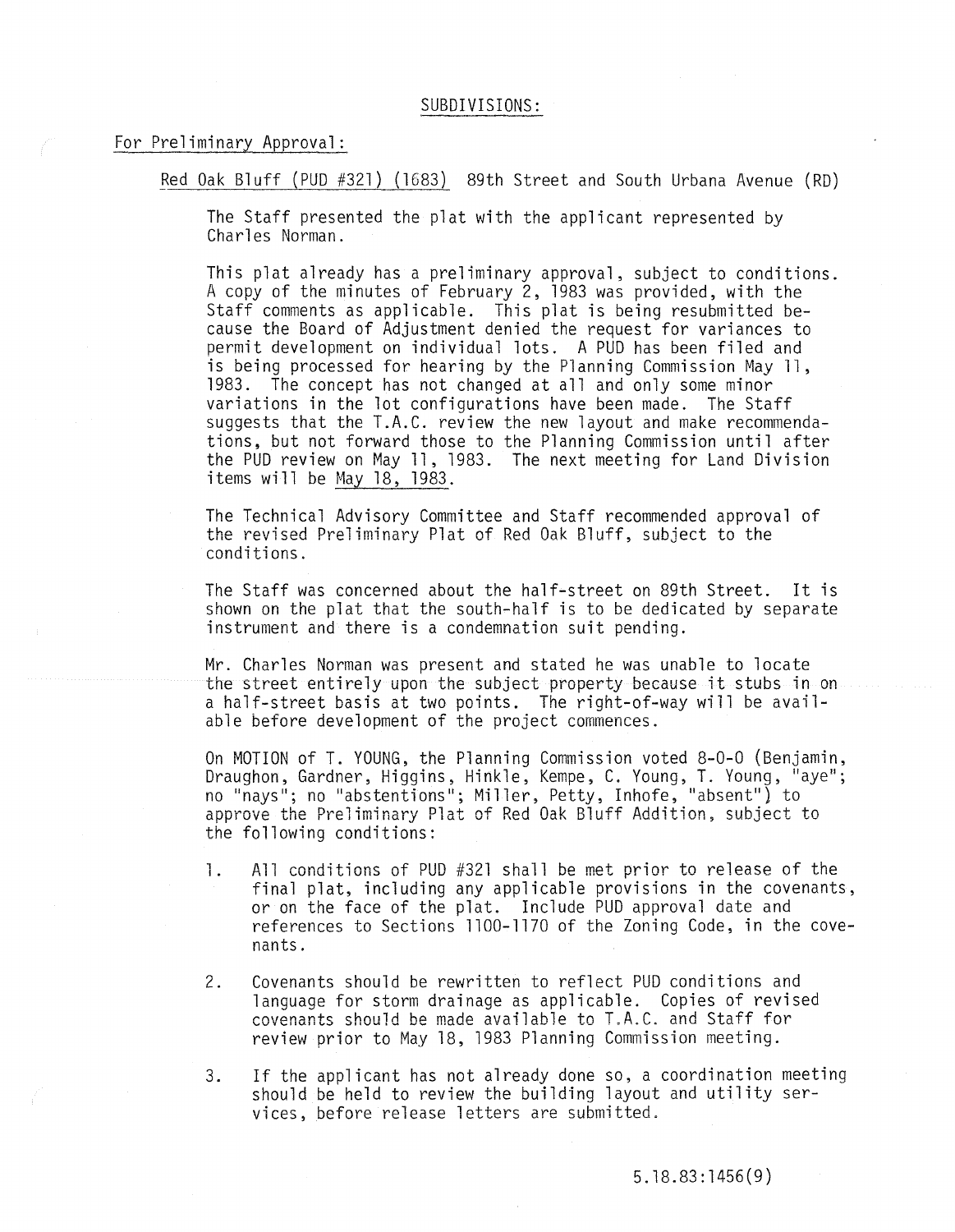## Red Oak Bluff Addition (PUD #321) (continued)

- 4. Utility easements shall meet the approval of the utilities. Coordinate with the Subsurface Committee if underground plant is planned. Show additional easements as required. Existing easements should be tied to, or related to property and/or lot lines. Need center easements in Block 2 to be 11' each.
- 5. Water plans shall be approved by the <u>Water and Sewer Department</u> prior to release of the final plat. The applicant is advised that all of the lots above elevation 775 feet will require a secondary water pressure system.
- 6. A request for creation of a Sewer Improvement District shall be submitted to the Water and Sewer Department prior to release of the final plat.
- 7. A request for a Privately Financed Public Improvement (PFPI) shall be submitted to the City Engineer.
- 8. Paving and/or drainage plans shall be approved by the City Engineer, including storm drainage and detention design (and Earth Change Permit where applicable), subject to criteria approved by the City Commission.
- 9. All (other) Subdivision Regulations shall be met prior to release of the final plat.

For Change of Access:

Pheasant Run Addition (794) NW corner of 14th Street and South Garnett Rd.

Purpose or reason for change:

10 add two new access points. Development Plan unknown at time of platting, so LNA shown on this lot at that time. Now Development Plan has been submitted to the Traffic Engineer and approved.

(CS, OL)

The Traffic Engineer and the Staff recommend approval.

On MOTION of BENJAMIN, the Planning Commission voted 8-0-0 (Benjamin, Draughon, Gardner, Higgins, Hinkle, Kempe, C. Young, T. Young, "aye"; no "nays"; no "abstentions"; Miller, Petty, Inhofe, "absent") to approve the requested Change of Access for Pheasant Run Addition.

## LOT SPLITS:

For Ratification of Prior Approval:

| L-15764        | 894)        | Ken Hawk                               | $L-15811$ | 683)   | Charles Ramsey, Jr.                     |
|----------------|-------------|----------------------------------------|-----------|--------|-----------------------------------------|
| 15803          | 983)        | Clyde Self                             | 15812     | 783)   | RAMCON/Charles Ramsey, Jr.              |
| 15805          | (2903)      | Talbert Wyzard                         | 15813     | 783)   | RAMCON/Charles Ramsey, Jr.              |
| 15806          | 3602)       | T.U.R.A.                               | 15814     | 783)   | RAMCON/Charles Ramsey, Jr.              |
| 15807          | 283)        | Dodson Properties,                     | 15815     | (2904) | Hopper Leasing                          |
|                |             | Inc.                                   | 15819     | (1894) | Ted Griffin                             |
| 15808          | 183)        | Charlie Higgins                        | 15820     | 892)   | Jewell West                             |
| 15809<br>15810 | 183<br>683) | Charlie Higgins<br>Charles Ramsey, Jr. | 15818     | 794)   | Continental Investors,<br>A Partnership |
|                |             |                                        |           |        | 5.18.83:1456(10)                        |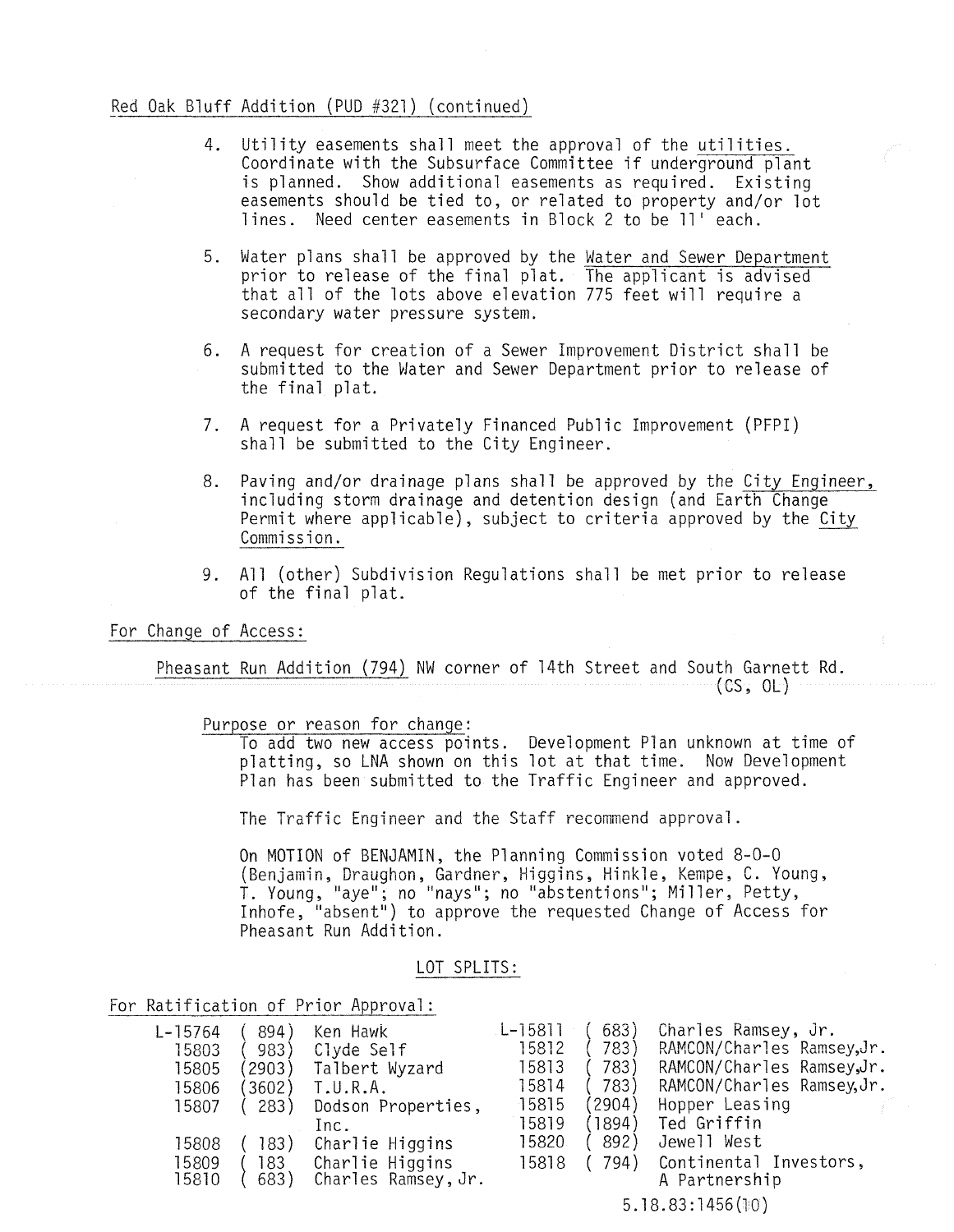On MOTION of GARDNER, the Planning Commission voted 8-0-0 (Benjamin,<br>Draughon, Gardner, Higgins, Hinkle, Kempe, C. Young, T. Young, "aye"; no "nays"; no "abstentions"; Miller, Petty, Inhofe, "absent") that the approved lot splits listed above be ratified.

## For Waiver:

## L-15788 Austin Laughlin (2792) West side of South Union Avenue, South of West 46th Street

This is a request to split the north 136' of Lot 2, Block 1, Greenfield Acres into two lots, one  $66'$  wide x  $144.3'$  containing an existing duplex and the south 70' of the north 135' into a lot 70' x 144.3' containing a single-family dwelling. (Note the request is not to split the duplex down the party wall, but simply to separate the ownership of the duplex and single-family houses.) A previous split (L-14487)<br>was approved, separating the lot into the south 120' and north 136'. The south 120' was also split into two  $60'$  lots. Research of the files shows that a number of splits have been approved on South Union, but right-or-way was only obtained on one tract further south towards 51st Street. The applicant indicates that the front of the existing buildings are only  $62\frac{1}{2}$  from the centerline of South Union and he therefore is requesting waiver of the Subdivision Regulations requiring conformance with the Major Street Plan, The Staff and T.A.C. sees no objection to the request, since the duplex and other houses are already<br>built and no physical change will take place. There are other duplex lots of same or lesser size.

(The existing duplex on this lot has Board of Adjustment approval under Case #4858.) (including 66 1 width)

A utility easement ('I!) is required across the rear of the lot(s) to cover existing facilities if one is not already of record.

The applicant was not represented, but is aware of the condition.

The Technical Advisory Committee and Staff recommended approval of L-15788, subject to the condition.

On MOTION of HIGGINS, the Planning Commission voted 8-0-0 (Benjamin, Draughon, Gardner, Higgins, Hinkle, Kempe, C. Young, T. Young, "aye"; no "abstentions"; Miller, Petty, Inhofe, "absent") to approve the request to waive the Subdivision Regulations requiring conformance with the Major Street Plan on L-15788, subject to the following condition:

(a) 11' utility easement across back of lots.

L-l5789 George Evelyn (2293) South side of East 35th Street, at Erie Avenue

The applicant was represented by John Harris.

This tract is one of the last two large lots in this block that have not been split into smaller lots. The NW corner was split out by L-13393. The lots to the west have been split and the lots to the

5.18.83:1456(11 )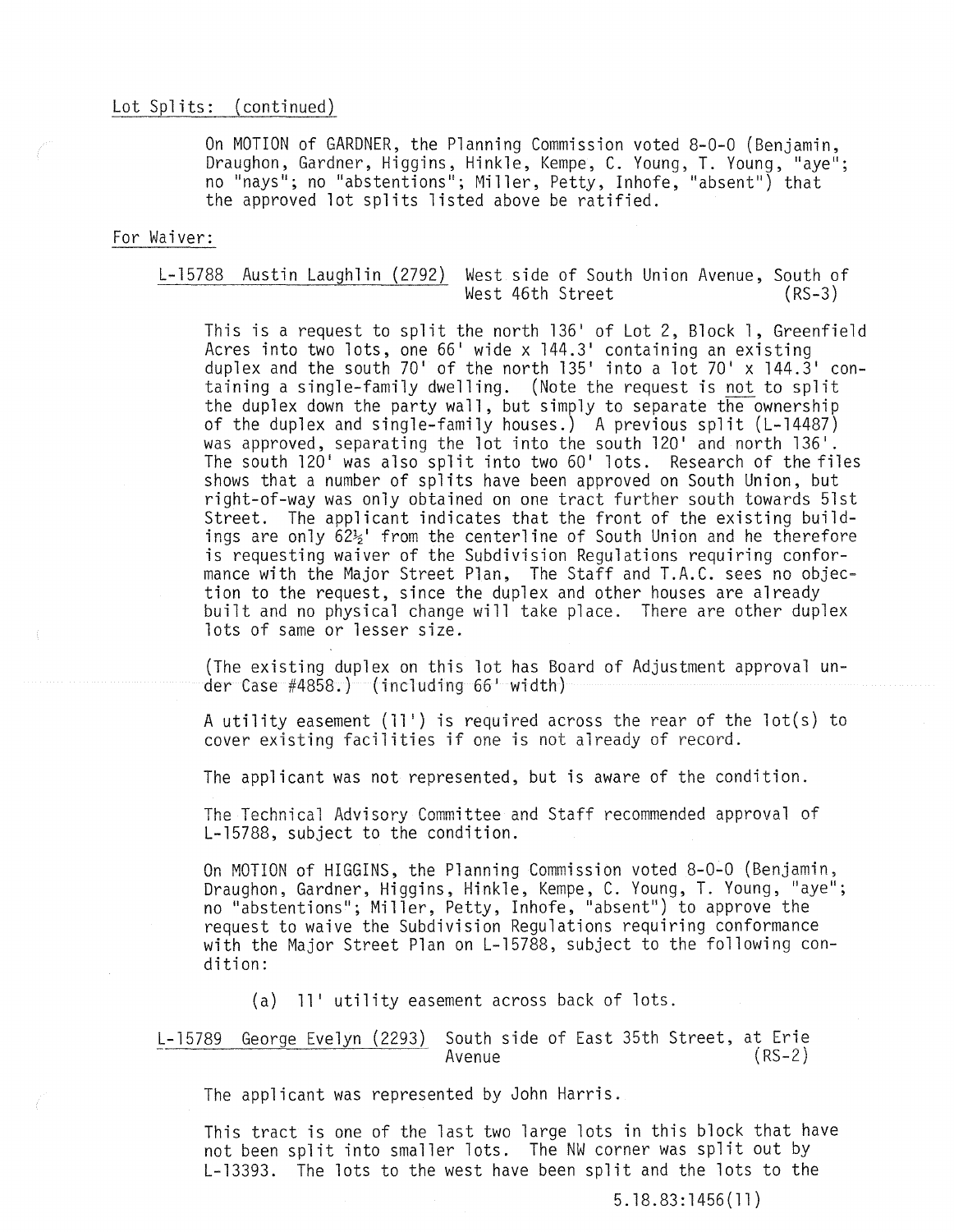east were replatted into a new subdivision. The only access to the rear would be by "flag lots", since houses are already built on South Darlington Avenue and no other access is available. This will require Board of Adjustment approval of a variance for the frontages. No other waiver is necessary since they exceed the minimum squarefootage of 9,000 square feet.

Some additional utility easements will be necessary, including the south 11' and a 15' easement east-west between Tracts #1 and  $#3$ .

The Technical Advisory Committee voted unanimously to recommend approval of L-15789, subject to the conditions.

On MOTION of HIGGINS, the Planning Commission voted 8-0-0 (Benjamin,<br>Draughon, Gardner, Higgins, Hinkle, Kempe, C. Young, T. Young, "aye"; no "nays"; no "abstentions"; Miller, Petty, Inhofe, "absent") to approve the requested waiver of Lot Split #15789, subject to the following conditions:

- (a) Board of adjustment approval, and
- (b) utility easements.

L-15797 R. A. Ellison (283) South 66th East Avenue, North of 7lst Street (OL)

The Staff presented the split with the applicant not represented.

This is a request to create two "flag lots" for the purposes of access to the utilities. There will only be one building across the lot line in the middle of the lot. The Board of Adjustment approval will be required for the rear lot since it only has  $7\frac{1}{2}$  of frontage on the street. There were no objections or requirements.

The Technical Advisory Committee and Staff recommended approval of L-15797, subject to the condition.

On MOTION of HIGGINS, the Planning Commission voted 8-0-0 (Benjamin, Draughon, Gardner, Higgins, Hinkle, Kempe, C. Young, T. Young, "aye"; no "nays"; no "abstentions"; Miller, Petty, Inhofe, "absent") to approve the requested waiver of the frontage requirements for L-15797, subject to the following condition:

(a) Board of Adjustment approval of the frontage.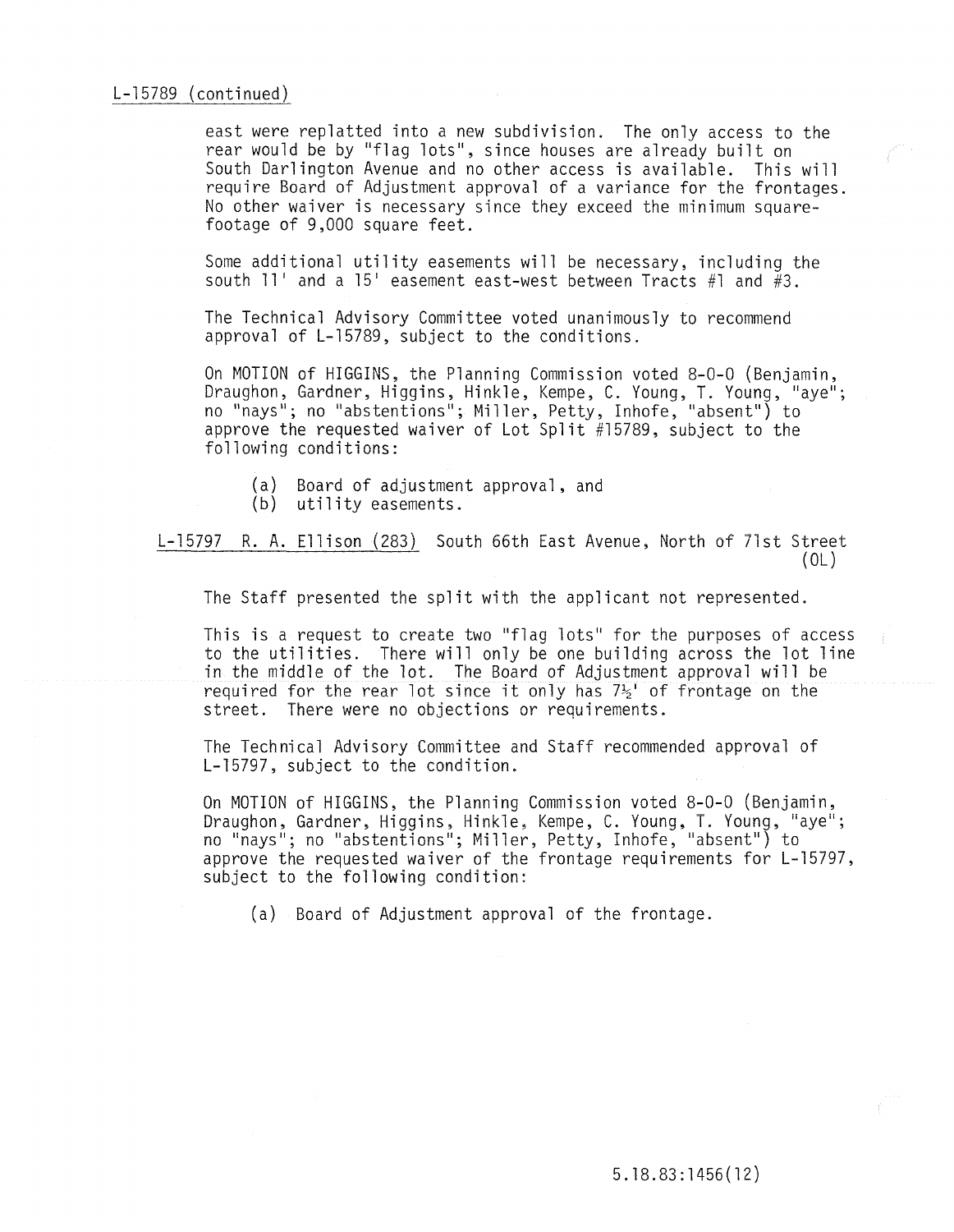approve the requested minor amendment, subject to the conditions set out in the Staff Recommendation.

#### PUD #289 Chadsey Executive Center SW corner of 7lst Street and Yale Avenue

## Staff Recommendation - Minor Amendment to Development Plan - Detail Site Plan Review:

Planned Unit Development No. 289 is located at the SW corner of 7lst Street and South Yale Avenue. It has been approved for an office complex use. The applicant is now requesting to make four amendments to this Outline Development Plan and also Detail Site Plan approval.

First, the applicant is requesting the building setback from the west boundary, Development Area II, to be reduced from 240' to 195', which is an 18% reduction. However, the total reduction in the setback from the abutting residential properties is only  $14%$  (315' to 270') because of the 75' open space buffer area that is Development Area III. The Staff can support this request as being minor in nature.

Second, the applicant is requesting to construct a one-story remote drive-in banking facility and a 24-hour teller structure that encroaches into the building setbacks. These structures are very small and not occupied by employees. The Staff feels that these facilities are structures, not buildings, and their location within the building setbacks is considered minor in nature.

Third, the applicant is requesting to increase the allowable floor area from 185,000 square feet to 190,000 square feet. A review of the underlying zoning and PUD conditions show that the applicant voluntarily restricted his floor area to 185,000 square feet when the zoning would have allowed 189,994 square feet. The request for 190,000 square feet is above the amount that can be supported by the zoning or Code. The Staff cannot support a floor area in excess of 189,994; however, the difference in this case is so small we feel the project can still be developed without hardship.

Finally, the applicant is requesting to locate the entry road from 71st Street to within 15 feet of the abutting properties on the west. The original Development Plan showed that this road would be no closer than 40' from the west property line. Since the intent of 75-foot wide Development Area III is to provide a buffer, the Staff cannot support the entry road being located any closer than the oridinal 40'.

Given the above changes and a review of the PUD conditions and submitted Site Plan, the Staff finds the following:

## Development Area "1"

| Item                    | Approved                                                                                                                   | Submitted                          |
|-------------------------|----------------------------------------------------------------------------------------------------------------------------|------------------------------------|
| Area (Gross):<br>(Net): | 136,750 sq. ft.<br>121,090 sq. ft.                                                                                         | 136,750 sq. ft.<br>121,090 sq. ft. |
|                         | Permitted Uses: Principal and accessory uses permitted as a matter<br>of right in the OM District, restaurants and private |                                    |

5.18.83:1456(15)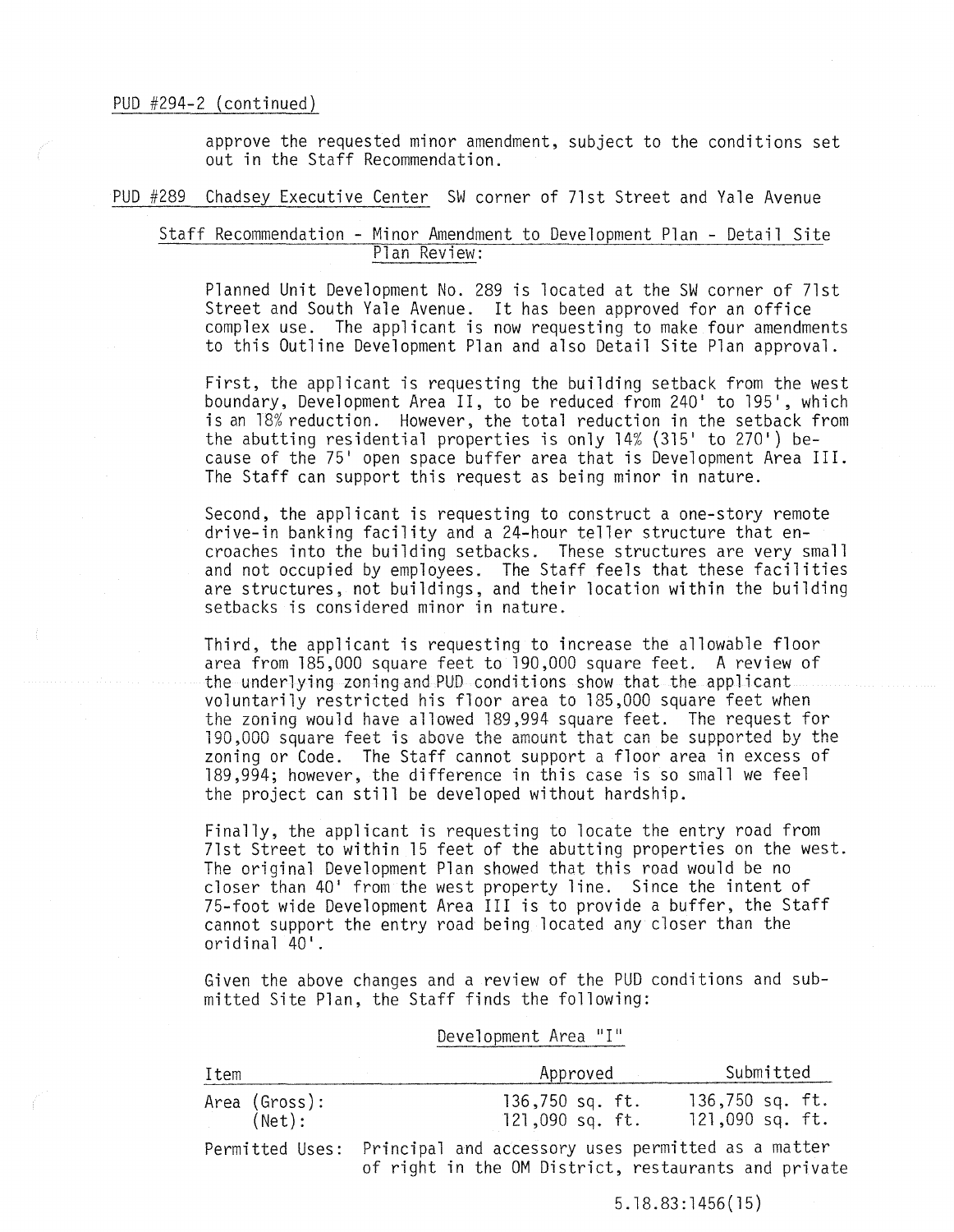|                                                  | clubs enclosed in the principal and the set<br>building, $*$ and barber and beauty<br>shops. |     |                      | Same                                                                 |
|--------------------------------------------------|----------------------------------------------------------------------------------------------|-----|----------------------|----------------------------------------------------------------------|
| Code.                                            |                                                                                              |     |                      | *Amount of floor area permitted as per Chapter 6 of the Tulsa Zoning |
|                                                  | Maximum Floor Area: (Building under construction)                                            |     |                      | 75,000 sq. ft. 75,000 sq. ft.                                        |
| Maximum Building Height:                         |                                                                                              |     | 85 feet              | 85 feet                                                              |
| Minimum Building Setbacks:                       | From the centerline of South                                                                 |     |                      |                                                                      |
| Yale Avenue;                                     | from the south property line;                                                                |     | 110 feet<br>130 feet | 110 feet<br>370 feet                                                 |
| from the west boundary of<br>Development Area I. |                                                                                              |     | 240 feet             | 260 feet                                                             |
| Parking Ratio per 1,000 feet<br>of Floor Area:   |                                                                                              | 3.3 |                      | Exceeds                                                              |
| $(Gross)$ 22%                                    | Minimum Internal Landscaped Open Space;                                                      |     | 30,085 sq. ft.**     | Exceeds                                                              |
| Signs: As permitted by the PUD                   | Chapter of Tulsa Zoning Code.                                                                |     |                      |                                                                      |
|                                                  |                                                                                              |     |                      |                                                                      |

\*\*Internal landscaped open space includes street frontage landscaped areas, landscaped parking islands, landscaped yards and plazas, and pedestrian areas, but does not include any parking, building or driveway areas.

| Development Area II                                                     |                                                                                                                                                                                                       |                                    |  |                                    |          |  |
|-------------------------------------------------------------------------|-------------------------------------------------------------------------------------------------------------------------------------------------------------------------------------------------------|------------------------------------|--|------------------------------------|----------|--|
| Item                                                                    |                                                                                                                                                                                                       | Approved                           |  | Submitted                          |          |  |
| Area (Gross):<br>(Net):                                                 |                                                                                                                                                                                                       | 267,220 sq. ft.<br>209,930 sq. ft. |  | 267,220 sq. ft.<br>209,930 sq. ft. |          |  |
| Permitted Uses:                                                         | Principal and accessory uses permitted as a<br>matter of right in the OM District, restau-<br>rants and private clubs enclosed in the<br>principal building,* and barber and beauty<br>shops.<br>Same |                                    |  |                                    |          |  |
| *Amount of floor area permitted per Chapter 6 of the Tulsa Zoning Code. |                                                                                                                                                                                                       |                                    |  |                                    |          |  |
| Maximum Floor Area:                                                     |                                                                                                                                                                                                       | 114,994 sq. ft. 114,994 sq. ft.    |  |                                    |          |  |
| Maximum Building Height:                                                |                                                                                                                                                                                                       | 120 feet                           |  |                                    | 120 feet |  |
| Minimum Building Setbacks:<br>From the centerline of South              |                                                                                                                                                                                                       |                                    |  |                                    |          |  |
| Yale Avenue;                                                            |                                                                                                                                                                                                       | 110 feet                           |  |                                    | 230 feet |  |
| Street;<br>from the west boundary of                                    | from the centerline of East 71st                                                                                                                                                                      | 190 feet                           |  |                                    | 275 feet |  |
| Development Area II                                                     |                                                                                                                                                                                                       | 195 feet                           |  |                                    | 195 feet |  |
| Parking Ratio per 1,000 ft. of<br>Floor Area                            |                                                                                                                                                                                                       | 3.3                                |  | Exceeds                            |          |  |

5.18.83:1456(16)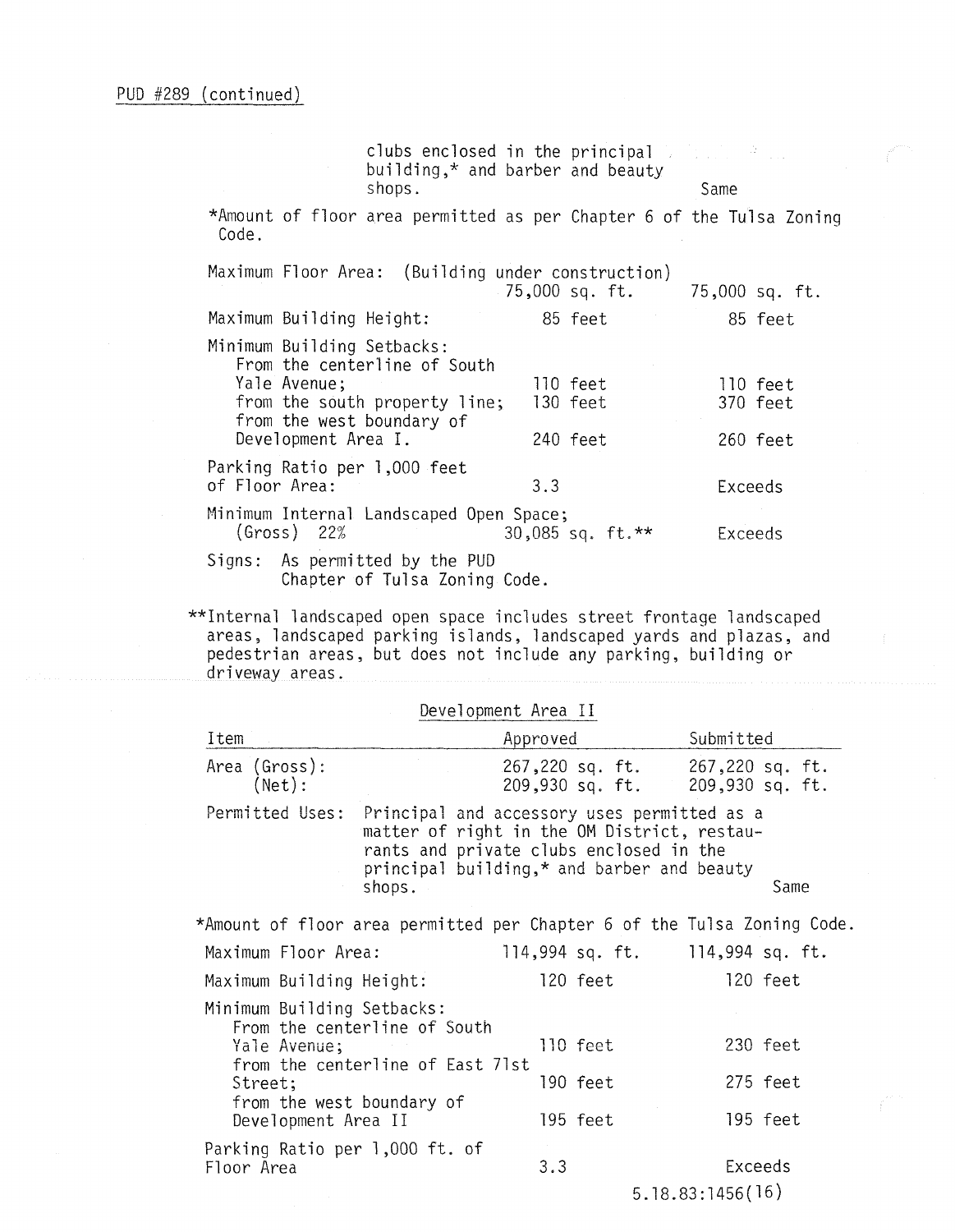## OTHER BUSINESS:

PUD #190 William David Lee 7723 South Kingston, Lot 19, Block 9, Minshall Park I Addition

Staff Recommendation - Minor Amendment:

The subject tract is located in an almost fully developed singlefamily subdivision and contains one single-family dwelling ready for occupancy, but located only 4 feet from the side lot line. In the original guidelines for approval of the PUD, 5' side yards were required. The applicant is now requesting a minor amendment<br>to clear title problems. family subdivision and contains one single-fami<br>for occupancy, but located only 4 feet from the<br>In the original guidelines for approval of the<br>were required. The applicant is now requesting<br>to clear title problems.

After review of the request, the Staff finds the request to be minor in nature and recommends APPROVAL of the minor amendment, subject to the applicant's submitted survey.

TMAPC Action: 8 members present.<br>On MOTION of BENJAMIN, the Planning Commission voted 8-0-0 (Benjamin, Draughon, Gardner, Higgins, Hinkle, Kempe, C. Young, T. Young, "aye"; no "nays"; no "abstentions"; Miller, Petty, Inhofe, "absent") to approve the requested minor amendment to PUD #190, subject to the submitted survey.

PUD #196 James R. Lemon Associates SW corner of 71st Street and Memorial Drive

Staff Recommendation - Detail Landscape Plan Review - Pippin's Restaurant Planned Unit Development No. 196 is located at the southwest corner of 71st Street and South Memorial Drive. The PUD was approved for a commercial shopping center use and the applicant has received Detail Site Plan approval.

The Staff has reviewed the PUD conditions, the Detail Site Plan, and the submitted Landscape Plan and find it to be consistent with the PUD requirements and Tulsa Zoning Code. Therefore, the Staff recommends APPROVAL of the Detail Landscape Plan, subject to the Plan sUbmitted.

TMAPC Action: 8 members present.<br>On MOTION of T. YOUNG, the Planning Commission voted 8-0-0 (Benjamin, Draughon, Gardner, Higgins, Hinkle, Kempe, C. Young, T. Young, "aye"; no "nays"; no "abstentions"; Miller, Petty, Inhofe, "absent") to approve the Detail Landscape Plan as submitted.

PUD #261 - Craig Curry NE corner of 7lst Street and Peoria Avenue

Staff Recommendation - Detail Landscape Plan Review:

Planned Unit Development No. 261 is located north and east of the northeast corner of 7lst Street and South Peoria Avenue. The applicant has received PUD approval, Detail Site Plan approval and is now requesting Detail Landscape Plan approval.

The Staff has reviewed the original PUD approval for an office complex; the Detail Site Plan that was approved; the submitted Landscape Plan; and find that the plan submitted is (a) consistent with other approved plans; and (b) meets the landscaping requirements of the Code and PUD.

Therefore, the Staff recommends APPROVAL of the Detail Landscape Plan, subject to the Plan submitted.

5.18.83:1456(13)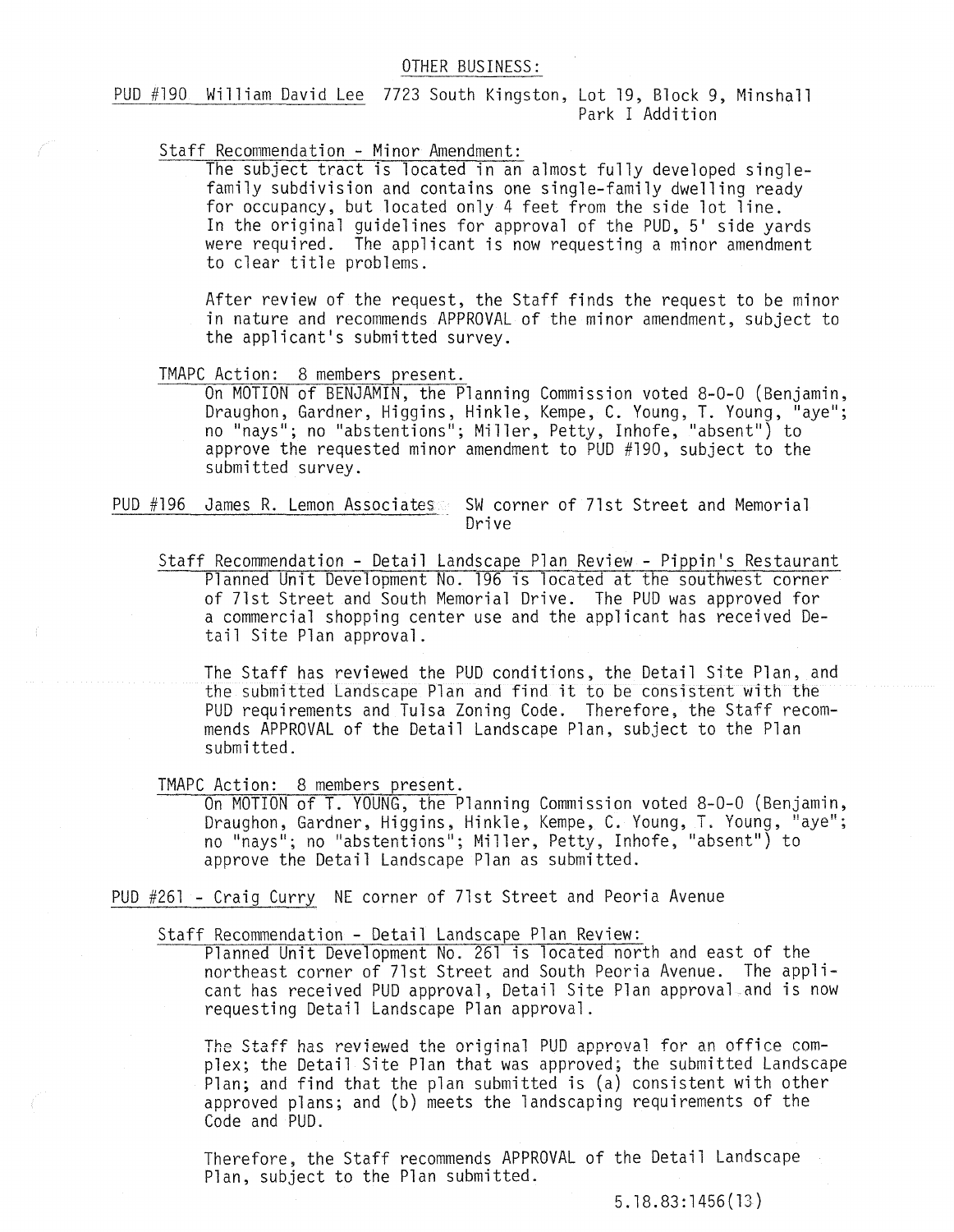## TMAPC Action: 7 members present.

On MOTION of HINKLE, the Planning Commission voted 7-0-0 (Benjamin, Draughon, Gardner, Higgins, Hinkle, Kempe, T. Young, "aye"; no "nays"; no "abstentions"; Miller, Petty, C. Young, Inhofe, "absent") to approve the Detail Landscape Plan for PUD #261, subject to the submitted Plan.

#### PUD #294-1 Schuller (Mill Creek Development Company) 6429 East 95th Place South

Staff Recommendation - Minor Amendment, Lot 19, Block 2, Mill Creek Bridge: The subject tract is vacant and is located on the northeast corner of Norwood Avenue and East 95th Place South. The tract is located in a newly developing single-family neighborhood. The applicant has asked for an amendment from the required 20' rear yard to 15'.

After review of the submitted plot plan the Staff finds the application to be minor in nature. Also, the Staff finds that since no other homes are built in the immediate area, impact on surrounding property would be minimal. The Staff recommends APPROVAL of the request, subject to the applicant's submitted plot plan and subject to APPROVAL of the Detail Site Plan for Development Area "A", with a covenant restricting Development Area "B" to open space uses and Area "C" to a maximum of 21 dwelling units.

The applicant was present.

TMAPC Action: 7 members present.<br>On MOTION of T. YOUNG, the Planning Commission voted 7-0-0 (Benjamin, Draughon, Gardner, Higgins, Hinkle, Kempe, T. Young, "aye"; no "nays"; no "abstentions"; Miller, Petty. C. Young, Inhofe, "absent") to approve the requested minor amendments, subject to the conditions set out in the Staff Recommendation.

PUD #294-2 Schuller (Mill Creek Development Company) 6408 East 95th Place

Staff Recommendation - Minor Amendment - Lot 3, Block 1, Mill Creek Bridge: The subject tract is *vacant* and is located in a newly developing single-family addition. The request is to allow an encroachment of 3 feet into the required 20-foot rear yard and 2 feet into the required 20' building line setback from the street.

After review of the submitted plot plan the Staff finds the request· to be minor in nature. With the building line reduced to 18', the major portion of the structure will still be behind the 20-foot requirement. This would allow for less encroachment into the rear yard. The Staff recommends APPROVAL of the request, subject to the applicant moving the proposed structure 2 feet to the north, per amended plot plan; and subject to APPROVAL of the Detail Site Plan for Development Area "A", with a covenant restricting Development Area "B" to open space uses and Development Area "C" to a maximum of 21 dwelling units.

TMAPC Action: 8 members present.

On MOTION of C. YOUNG, the Planning Commission *voted* 8-0-0 (Benjamin, Draughon, Gardner, Higgins, Hinkle, Kempe, C. Young, T. Young, "aye"; no "nays"; no "abstentions"; Miller, Petty, Inhofe, "absent") to

5.18.83:1456(14)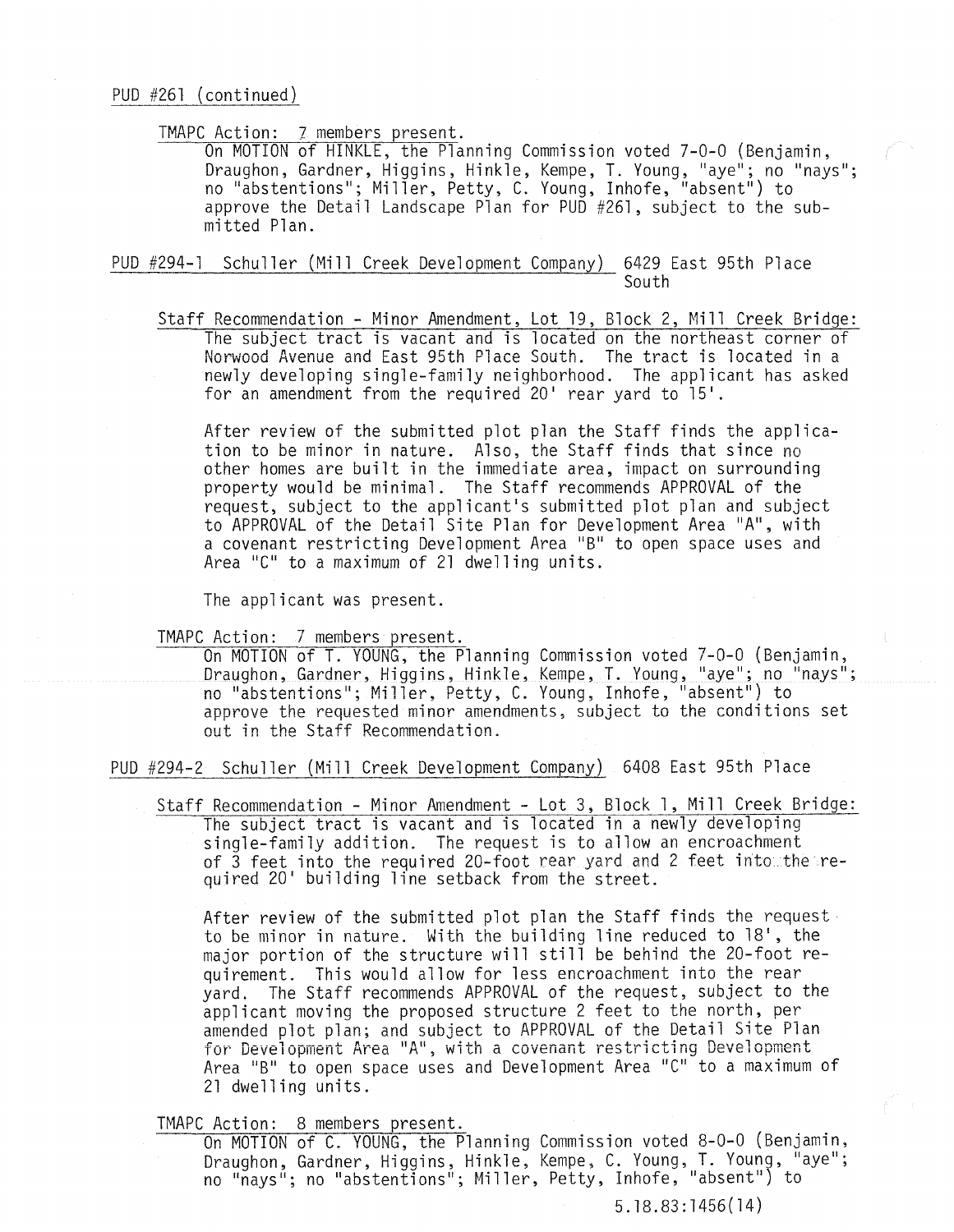| Minimum Internal Landscaped<br>Open Space; (Gross) 19%                 | 50,700 sq. ft. ** | Exceeds   |
|------------------------------------------------------------------------|-------------------|-----------|
| Signs: As permitted by the PUD<br>Chapter of the Tulsa<br>Zoning Code. |                   | Not shown |

\*\*Internal landscaped open space includes street frontage landscaped areas, landscaped parking islands. landscaped yards and plazas, and pedestrial areas, but does not include any parking, building or driveway areas.

Development Area III

| Item                                                                                     | Approved                         | Submitted                          |
|------------------------------------------------------------------------------------------|----------------------------------|------------------------------------|
| Area (Gross):<br>(Net):                                                                  | 51,950 sq. ft.<br>47,400 sq. ft. | $51,950$ sq. ft.<br>47,400 sq. ft. |
| Permitted Uses: Open space and access driveways only, (no parking)*                      |                                  | Same                               |
| Minimum Internal Open<br>Space (Gross 91%)                                               | 47,200 sq. ft.                   | 47,200 sq. ft.                     |
| *Access driveway shall be located no closer than 40 feet from the<br>west property line. |                                  |                                    |

Based upon the above recommended minor changes, the Staff can recommend APPROVAL of the Detail Site Plan, subject to a revised plan being submitted to the Staff, meeting the conditions herein set out.

Mr. Fred Chadsey was present and explained the plats are in progress.

TMAPC Action: 8 members present.

On MOTION of C. YOUNG, the Planning Commission voted 8-0-0 (Benjamin, Draughon, Gardner, Higgins, Hinkle, Kempe, C. Young, **T.** Young, "aye"; no "nays"; no "abstentions"; Miller, Petty, Inhofe, "absent") to approve the Detail Site Plan, subject to a revised plan being submitted to the Staff, meeting the conditions as set out in the Staff Recommendation.

There being no further business, the Chair adjourned the meeting at 2:10 p.m.

Date Approved Kempe  $Chairman$ ATTEST:

5.18.83:1456(17)